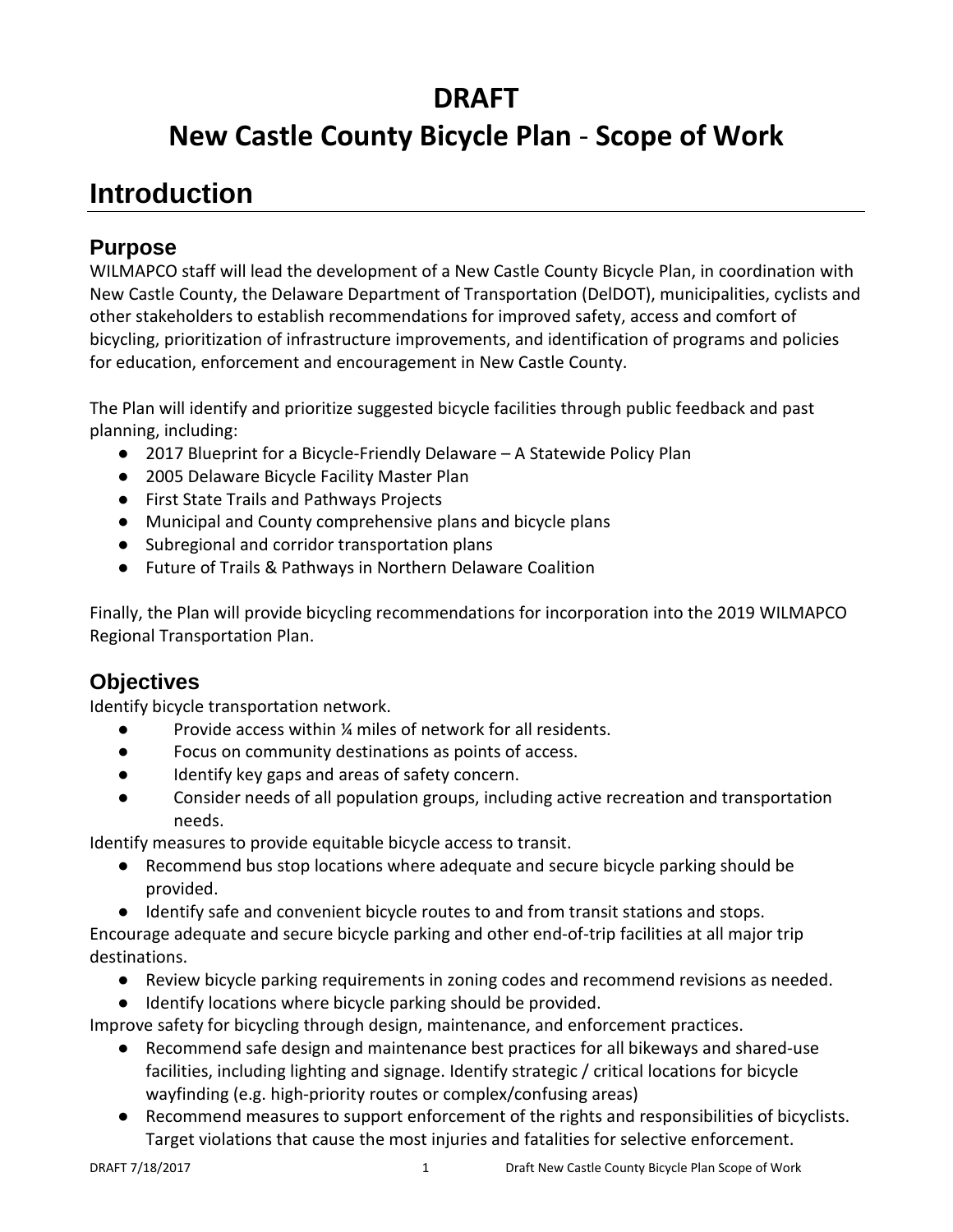- Identify possible resources for training to local enforcement agencies.
- Develop signage and promotional programs aimed at motor vehicle drivers to improve awareness of the needs and rights of bicyclists.

Incorporate bicycle elements into land use and development planning.

- Consider bicycle accommodations in local development review procedures, and encourage incentives for bicycle accommodations.
- Integrate the consideration of non-motorized facilities into all planning, design, construction, and maintenance activities of transportation or public works departments.

Establish collaborative strategies to collect and share data.

- Work with DelDOT and other partners to identify locations for bicycle counts
- Work with DelDOT and other partners to create and maintain a user-friendly experience that includes analog/digital mapping products, the updating of implementation information, and data sharing available for advocates, agencies, and users.

Develop implementation plan.

- Prioritize recommended infrastructure projects, programs and policies for implementation.
- Identify funding programs for implementation.
- Continue to expand community and agency involvement in bicycle activities.

#### **Project Boundaries**

The plan will identify a bicycle network and recommendations for all unincorporated areas of New Castle County and its municipalities. The plan will incorporate the bicycle recommendations from prior planning completed in Newark and Wilmington.

## **Scope of Work**

#### **Draft Tasks**

- Project initiation and review of existing conditions
	- Identify existing programs and organizations
	- Identify stakeholders and form advisory committee
	- Review existing conditions including plans and policies, facilities, crashes, and gaps.
- Goals and objectives
	- Work with advisory committee to develop goals and objectives, including public outreach.
- Recommended bicycle network
	- Recommended bicycle network including low-stress on street and off road facilities.
	- Identify design best practices and innovations.
- Programs and policies. Identify suggested bicycling programs and policies that address:
	- Maintenance
	- Parking and other support facilities
	- Transit connections
	- Cross-community connections
	- Safety and enforcement
	- Equitable access
	- Land use development
	- Education